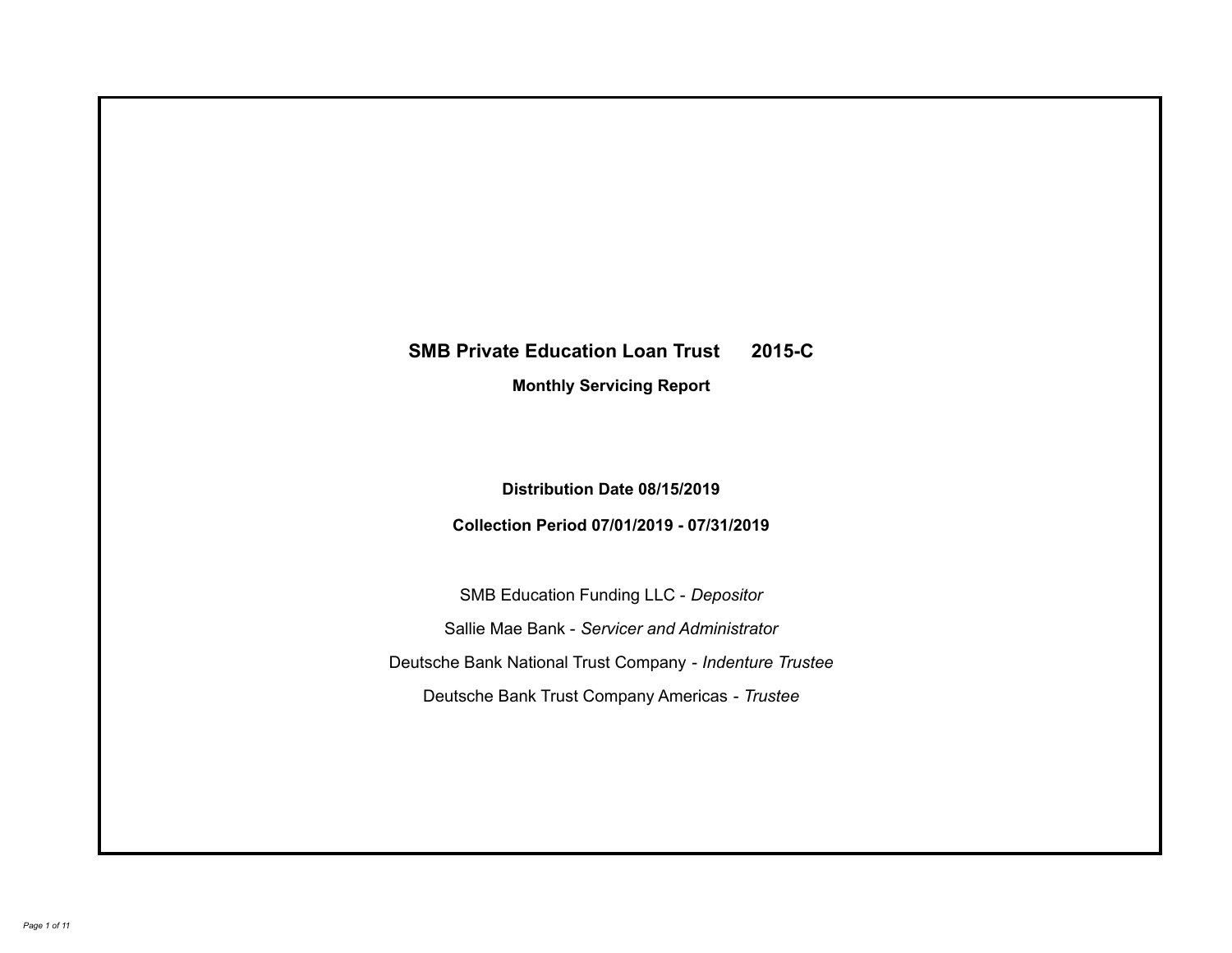| A           | <b>Student Loan Portfolio Characteristics</b>   |                   | Settlement Date<br>10/27/2015 | 06/30/2019       | 07/31/2019       |
|-------------|-------------------------------------------------|-------------------|-------------------------------|------------------|------------------|
|             | <b>Principal Balance</b>                        |                   | \$693,787,197.00              | \$395,531,246.89 | \$388,355,395.79 |
|             | Interest to be Capitalized Balance              |                   | 55,852,621.68                 | 15,573,821.82    | 15,011,217.54    |
|             | Pool Balance                                    |                   | \$749,639,818.68              | \$411,105,068.71 | \$403,366,613.33 |
|             | Weighted Average Coupon (WAC)                   |                   |                               |                  |                  |
|             | WAC1 (Contractual Interest Rate on the Loan)    |                   | 8.28%                         | 9.40%            | 9.30%            |
|             | WAC2 (Average of Applicable Interest Rate)      |                   | 8.28%                         | 9.34%            | 9.24%            |
|             | WAC3 (Average of Actual Interest Rate)          |                   | 8.22%                         | 9.27%            | 9.17%            |
|             | Weighted Average Remaining Term                 |                   | 127.00                        | 122.57           | 122.71           |
|             | Number of Loans<br>Number of Borrowers          |                   | 65,154<br>45,614              | 37,328<br>26,807 | 36,639<br>26,333 |
|             | Pool Factor                                     |                   |                               | 0.548403458      | 0.538080560      |
|             | Since Issued Total Constant Prepayment Rate (1) |                   |                               | 9.95%            | 9.96%            |
| $\sf B$     | <b>Debt Securities</b>                          | <b>Cusip/Isin</b> | 07/15/2019                    |                  | 08/15/2019       |
|             | A <sub>2</sub> A                                | 78448RAB2         | \$96,267,506.38               |                  | \$92,615,056.26  |
|             | A2B                                             | 78448RAC0         | \$46,506,041.72               |                  | \$44,741,573.07  |
|             | A <sub>3</sub>                                  | 78448RAD8         |                               |                  |                  |
|             | B                                               | 78448RAE6         | \$75,000,000.00               |                  | \$75,000,000.00  |
|             |                                                 |                   | \$70,000,000.00               |                  | \$70,000,000.00  |
|             | C                                               | 78448RAF3         | \$50,000,000.00               |                  | \$50,000,000.00  |
| $\mathsf C$ | <b>Certificates</b>                             | <b>Cusip/Isin</b> | 07/15/2019                    |                  | 08/15/2019       |
|             |                                                 |                   |                               |                  |                  |
|             | Residual                                        | 78448R106         | \$100,000.00                  |                  | \$100,000.00     |
|             |                                                 |                   |                               |                  |                  |
| D           | <b>Account Balances</b>                         |                   | 07/15/2019                    |                  | 08/15/2019       |
|             | Reserve Account Balance                         |                   | \$1,884,455.00                |                  | \$1,884,455.00   |
|             |                                                 |                   |                               |                  |                  |
| Е           | <b>Asset / Liability</b>                        |                   | 07/15/2019                    |                  | 08/15/2019       |
|             | Overcollateralization Percentage                |                   | 17.84%                        |                  | 17.60%           |
|             | Specified Overcollateralization Amount          |                   | \$123,331,520.61              |                  | \$121,009,984.00 |
|             | <b>Actual Overcollateralization Amount</b>      |                   | \$73,331,520.61               |                  | \$71,009,984.00  |

(1) For additional information, see 'Since Issued CPR Methodology' found on page 11 of this report.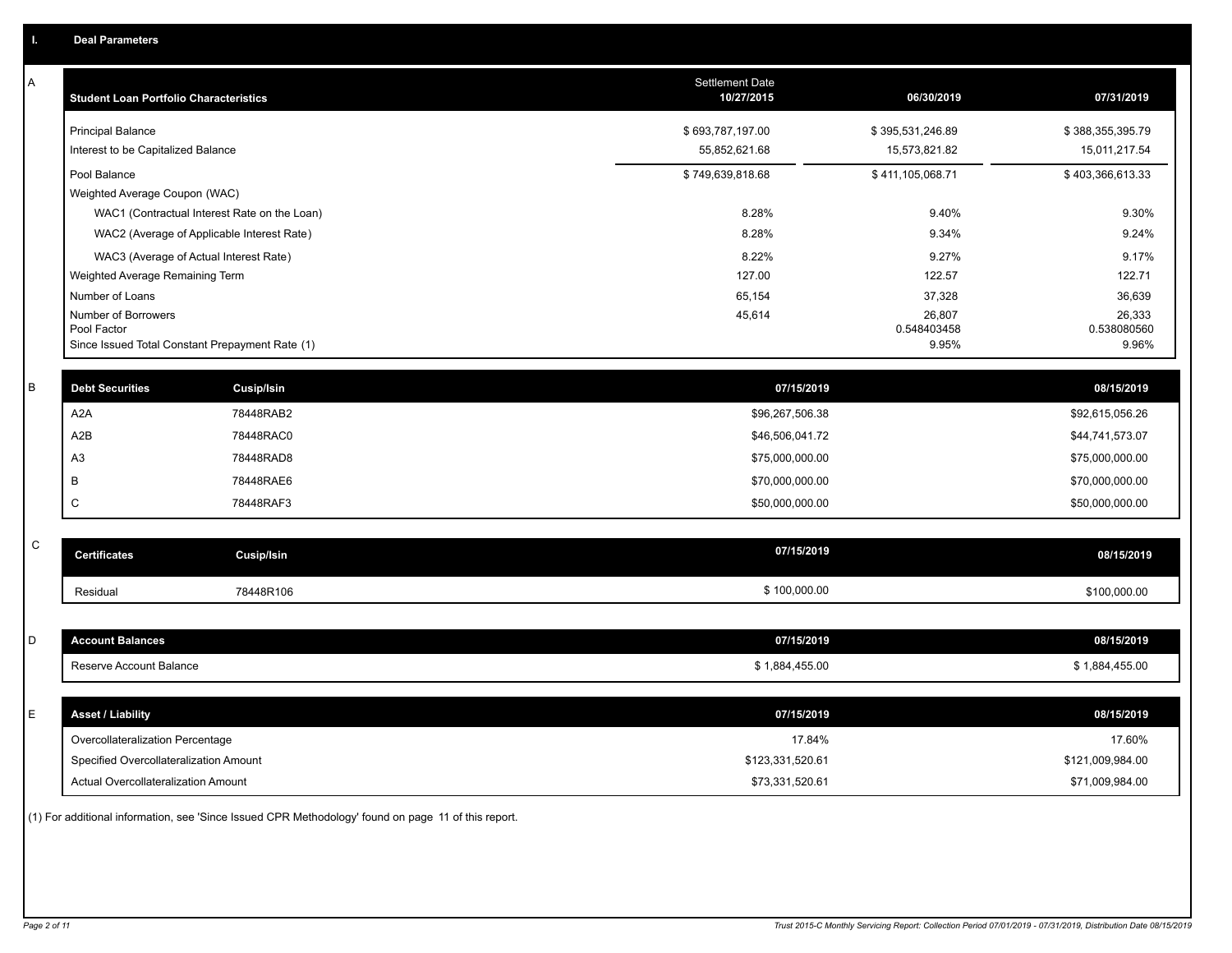### **II. 2015-C Trust Activity 07/01/2019 through 07/31/2019**

| <b>Borrower Principal</b><br>7,593,481.14<br>0.00<br><b>Consolidation Activity Principal</b><br>Seller Principal Reimbursement<br>214.45<br>0.00<br>Servicer Principal Reimbursement<br>0.00<br>Delinquent Principal Purchases by Servicer<br>0.00<br><b>Other Principal Deposits</b><br>\$7,593,695.59<br><b>Total Principal Receipts</b><br>B<br><b>Student Loan Interest Receipts</b><br>2,237,604.17<br><b>Borrower Interest</b> |  |
|--------------------------------------------------------------------------------------------------------------------------------------------------------------------------------------------------------------------------------------------------------------------------------------------------------------------------------------------------------------------------------------------------------------------------------------|--|
|                                                                                                                                                                                                                                                                                                                                                                                                                                      |  |
|                                                                                                                                                                                                                                                                                                                                                                                                                                      |  |
|                                                                                                                                                                                                                                                                                                                                                                                                                                      |  |
|                                                                                                                                                                                                                                                                                                                                                                                                                                      |  |
|                                                                                                                                                                                                                                                                                                                                                                                                                                      |  |
|                                                                                                                                                                                                                                                                                                                                                                                                                                      |  |
|                                                                                                                                                                                                                                                                                                                                                                                                                                      |  |
|                                                                                                                                                                                                                                                                                                                                                                                                                                      |  |
|                                                                                                                                                                                                                                                                                                                                                                                                                                      |  |
| 0.00<br><b>Consolidation Activity Interest</b>                                                                                                                                                                                                                                                                                                                                                                                       |  |
| 9.19<br>Seller Interest Reimbursement                                                                                                                                                                                                                                                                                                                                                                                                |  |
| 0.00<br>Servicer Interest Reimbursement                                                                                                                                                                                                                                                                                                                                                                                              |  |
| Delinquent Interest Purchases by Servicer<br>0.00                                                                                                                                                                                                                                                                                                                                                                                    |  |
| 0.00<br>Other Interest Deposits                                                                                                                                                                                                                                                                                                                                                                                                      |  |
| \$2,237,613.36<br><b>Total Interest Receipts</b>                                                                                                                                                                                                                                                                                                                                                                                     |  |
| C<br><b>Recoveries on Realized Losses</b><br>\$133,679.85                                                                                                                                                                                                                                                                                                                                                                            |  |
| D<br><b>Investment Income</b><br>\$21,848.96                                                                                                                                                                                                                                                                                                                                                                                         |  |
| E<br><b>Funds Borrowed from Next Collection Period</b><br>\$0.00                                                                                                                                                                                                                                                                                                                                                                     |  |
| F<br>\$0.00<br><b>Funds Repaid from Prior Collection Period</b>                                                                                                                                                                                                                                                                                                                                                                      |  |
| \$0.00<br>G<br>Loan Sale or Purchase Proceeds                                                                                                                                                                                                                                                                                                                                                                                        |  |
| \$0.00<br>н<br>Initial Deposits to Distribution Account                                                                                                                                                                                                                                                                                                                                                                              |  |
| <b>Excess Transferred from Other Accounts</b><br>\$0.00                                                                                                                                                                                                                                                                                                                                                                              |  |
| <b>Borrower Benefit Reimbursements</b><br>\$0.00<br>J                                                                                                                                                                                                                                                                                                                                                                                |  |
| \$0.00<br>Κ<br><b>Other Deposits</b>                                                                                                                                                                                                                                                                                                                                                                                                 |  |
| L<br><b>Other Fees Collected</b><br>\$0.00                                                                                                                                                                                                                                                                                                                                                                                           |  |
| М<br><b>AVAILABLE FUNDS</b><br>\$9,986,837.76                                                                                                                                                                                                                                                                                                                                                                                        |  |
| Non-Cash Principal Activity During Collection Period<br>\$417,844.49<br>N                                                                                                                                                                                                                                                                                                                                                            |  |
| O<br>Aggregate Purchased Amounts by the Depositor, Servicer or Seller<br>\$0.00                                                                                                                                                                                                                                                                                                                                                      |  |
| P<br>\$0.00<br>Aggregate Loan Substitutions                                                                                                                                                                                                                                                                                                                                                                                          |  |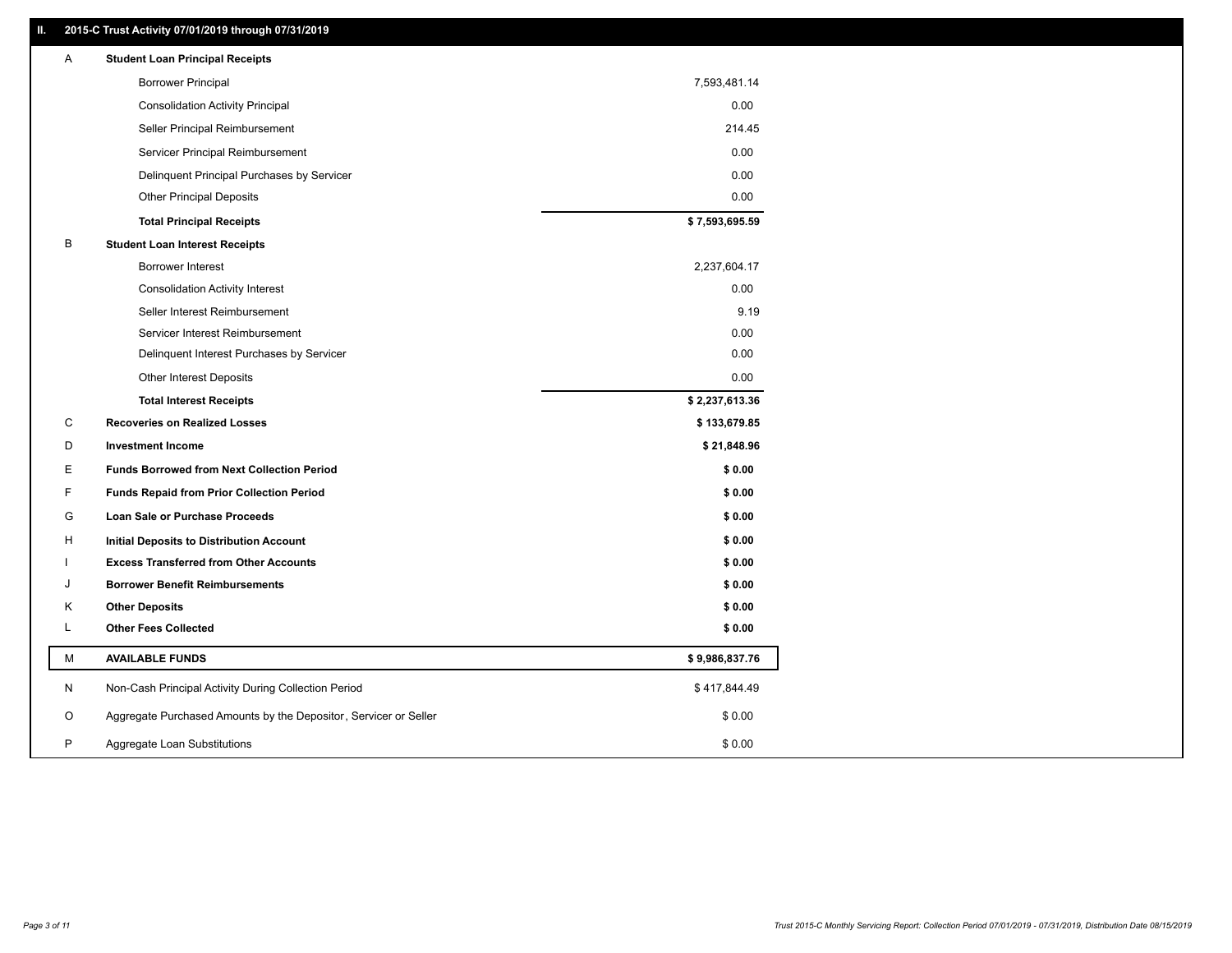|                   |                       |                          |         |                                                                  | <b>Loans by Repayment Status</b> |                            |                          |         |                                                           |                |                            |
|-------------------|-----------------------|--------------------------|---------|------------------------------------------------------------------|----------------------------------|----------------------------|--------------------------|---------|-----------------------------------------------------------|----------------|----------------------------|
|                   |                       |                          |         | 07/31/2019                                                       |                                  |                            |                          |         | 06/30/2019                                                |                |                            |
|                   |                       | <b>Wtd Avg</b><br>Coupon | # Loans | <b>Principal and</b><br><b>Interest Accrued</b><br>to Capitalize | % of Principal                   | % of Loans in<br>Repay (1) | <b>Wtd Avg</b><br>Coupon | # Loans | Principal and<br><b>Interest Accrued</b><br>to Capitalize | % of Principal | % of Loans in<br>Repay (1) |
| INTERIM:          | IN SCHOOL             | 10.53%                   | 887     | \$13,149,472.02                                                  | 3.260%                           | $-$ %                      | 10.60%                   | 935     | \$13,760,442.87                                           | 3.347%         | $-$ %                      |
|                   | <b>GRACE</b>          | 10.42%                   | 525     | \$8,377,615.57                                                   | 2.077%                           | $-$ %                      | 10.64%                   | 602     | \$9,429,354.42                                            | 2.294%         | $-$ %                      |
|                   | <b>DEFERMENT</b>      | 10.27%                   | 2,290   | \$30,752,494.36                                                  | 7.624%                           | $-$ %                      | 10.34%                   | 2,314   | \$31,144,640.11                                           | 7.576%         | $-$ %                      |
| <b>REPAYMENT:</b> | <b>CURRENT</b>        | 8.93%                    | 30,453  | \$315,379,093.62                                                 | 78.187%                          | 89.829%                    | 9.03%                    | 31,183  | \$323,659,682.76                                          | 78.729%        | 90.719%                    |
|                   | 31-60 DAYS DELINQUENT | 8.84%                    | 561     | \$7,694,325.32                                                   | 1.908%                           | 2.192%                     | 9.28%                    | 581     | \$7,687,640.13                                            | 1.870%         | 2.155%                     |
|                   | 61-90 DAYS DELINQUENT | 8.98%                    | 324     | \$4,563,855.57                                                   | 1.131%                           | 1.300%                     | 9.10%                    | 352     | \$5,308,632.30                                            | 1.291%         | 1.488%                     |
|                   | > 90 DAYS DELINQUENT  | 9.27%                    | 175     | \$2,700,272.78                                                   | 0.669%                           | 0.769%                     | 10.14%                   | 176     | \$2,348,293.31                                            | 0.571%         | 0.658%                     |
|                   | FORBEARANCE           | 9.85%                    | 1,424   | \$20,749,484.09                                                  | 5.144%                           | 5.910%                     | 9.89%                    | 1,185   | \$17,766,382.81                                           | 4.322%         | 4.980%                     |
| <b>TOTAL</b>      |                       |                          | 36,639  | \$403,366,613.33                                                 | 100.00%                          | 100.00%                    |                          | 37,328  | \$411,105,068.71                                          | 100.00%        | 100.00%                    |

Percentages may not total 100% due to rounding  $\star$ 

1 Loans classified in "Repayment" include any loan for which interim interest only, \$25 fixed payments or full principal and interest payments are due.

|                                                                                                                                                                                                           |                          |         | 07/31/2019                                                |                |                                |                          |         |                                                                  |                |                                |
|-----------------------------------------------------------------------------------------------------------------------------------------------------------------------------------------------------------|--------------------------|---------|-----------------------------------------------------------|----------------|--------------------------------|--------------------------|---------|------------------------------------------------------------------|----------------|--------------------------------|
|                                                                                                                                                                                                           |                          |         |                                                           |                |                                |                          |         | 06/30/2019                                                       |                |                                |
|                                                                                                                                                                                                           | <b>Wtd Avg</b><br>Coupon | # Loans | Principal and<br><b>Interest Accrued</b><br>to Capitalize | % of Principal | % of Loans in<br>P&I Repay (2) | <b>Wtd Avg</b><br>Coupon | # Loans | <b>Principal and</b><br><b>Interest Accrued</b><br>to Capitalize | % of Principal | % of Loans in<br>P&I Repay (2) |
| INTERIM:<br>IN SCHOOL                                                                                                                                                                                     | 10.28%                   | 1,619   | \$23,894,567.84                                           | 5.924%         | $-$ %                          | 10.33%                   | 1,710   | \$25,342,326.62                                                  | 6.164%         | $-$ %                          |
| <b>GRACE</b>                                                                                                                                                                                              | 10.21%                   | 936     | \$15,134,304.08                                           | 3.752%         | $-$ %                          | 10.39%                   | 1,082   | \$16,642,533.29                                                  | 4.048%         | $-$ %                          |
| <b>DEFERMENT</b>                                                                                                                                                                                          | 10.01%                   | 4,051   | \$51,863,847.89                                           | 12.858%        | $-$ %                          | 10.09%                   | 4,098   | \$52,659,200.28                                                  | 12.809%        | $-$ %                          |
| <b>CURRENT</b><br>P&I REPAYMENT:                                                                                                                                                                          | 8.82%                    | 27,574  | \$277,117,932.63                                          | 68.701%        | 88.685%                        | 8.91%                    | 28,177  | \$283,791,339.77                                                 | 69.031%        | 89.677%                        |
| 31-60 DAYS DELINQUENT                                                                                                                                                                                     | 8.76%                    | 543     | \$7,416,586.70                                            | 1.839%         | 2.374%                         | 9.22%                    | 560     | \$7,393,372.93                                                   | 1.798%         | 2.336%                         |
| 61-90 DAYS DELINQUENT                                                                                                                                                                                     | 8.95%                    | 319     | \$4,505,434.92                                            | 1.117%         | 1.442%                         | 9.09%                    | 346     | \$5,263,194.07                                                   | 1.280%         | 1.663%                         |
| > 90 DAYS DELINQUENT                                                                                                                                                                                      | 9.26%                    | 173     | \$2,684,455.18                                            | 0.666%         | 0.859%                         | 10.17%                   | 170     | \$2,246,718.94                                                   | 0.547%         | 0.710%                         |
| FORBEARANCE                                                                                                                                                                                               | 9.85%                    | 1,424   | \$20,749,484.09                                           | 5.144%         | 6.640%                         | 9.89%                    | 1,185   | \$17,766,382.81                                                  | 4.322%         | 5.614%                         |
| <b>TOTAL</b><br>$\star$<br>Percentages may not total 100% due to rounding<br>2 Loans classified in "P&I Repayment" includes only those loans for which scheduled principal and interest payments are due. |                          | 36,639  | \$403,366,613.33                                          | 100.00%        | 100.00%                        |                          | 37,328  | \$411,105,068.71                                                 | 100.00%        | 100.00%                        |

WAC reflects WAC3 To conform with company standard reporting these sections now include Princial and Interest Accrued to Capitalize .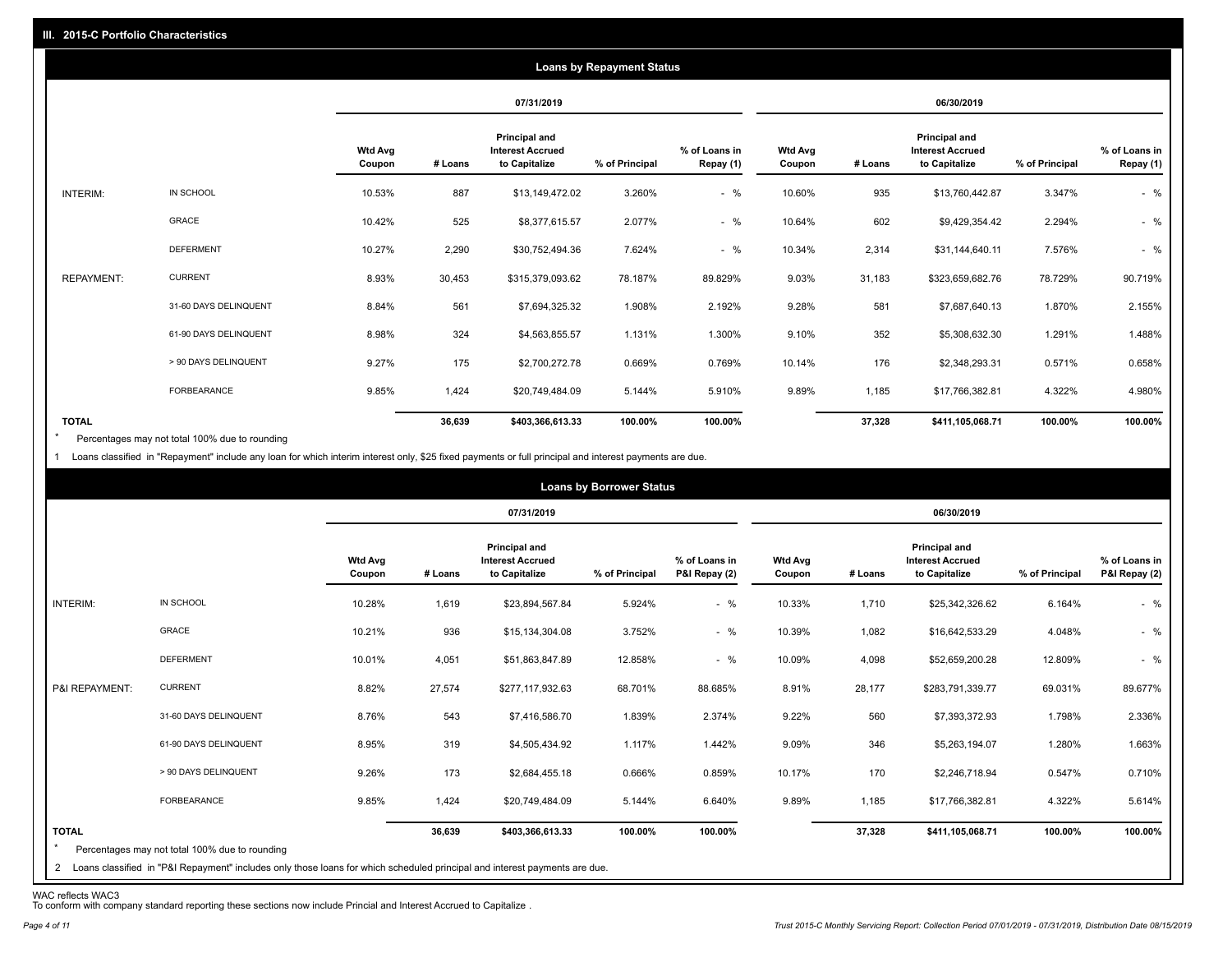|                                                                                                  | 7/31/2019        | 6/30/2019        |
|--------------------------------------------------------------------------------------------------|------------------|------------------|
| Pool Balance                                                                                     | \$403,366,613.33 | \$411,105,068.71 |
| Total # Loans                                                                                    | 36,639           | 37,328           |
| Total # Borrowers                                                                                | 26,333           | 26,807           |
| Weighted Average Coupon                                                                          | 9.24%            | 9.34%            |
| Weighted Average Remaining Term                                                                  | 122.71           | 122.57           |
| Percent of Pool - Cosigned                                                                       | 93.4%            | 93.4%            |
| Percent of Pool - Non Cosigned                                                                   | 6.6%             | 6.6%             |
| Borrower Interest Accrued for Period                                                             | \$3,058,843.96   | \$3,023,139.75   |
| Outstanding Borrower Interest Accrued                                                            | \$17,833,172.89  | \$18,410,452.34  |
| Gross Principal Realized Loss - Periodic *                                                       | \$849,731.28     | \$626,747.19     |
| Gross Principal Realized Loss - Cumulative *                                                     | \$25,091,142.33  | \$24,241,411.05  |
| Recoveries on Realized Losses - Periodic                                                         | \$133,679.85     | \$194,867.84     |
| Recoveries on Realized Losses - Cumulative                                                       | \$3,733,070.87   | \$3,599,391.02   |
| Net Losses - Periodic                                                                            | \$716,051.43     | \$431,879.35     |
| Net Losses - Cumulative                                                                          | \$21,358,071.46  | \$20,642,020.03  |
| Non-Cash Principal Activity - Capitalized Interest                                               | \$1,272,426.03   | \$1,713,126.84   |
| Since Issued Total Constant Prepayment Rate (CPR) (1)                                            | 9.96%            | 9.95%            |
| Loan Substitutions                                                                               | \$0.00           | \$0.00           |
| <b>Cumulative Loan Substitutions</b>                                                             | \$0.00           | \$0.00           |
| <b>Unpaid Servicing Fees</b>                                                                     | \$0.00           | \$0.00           |
| <b>Unpaid Administration Fees</b>                                                                | \$0.00           | \$0.00           |
| <b>Unpaid Carryover Servicing Fees</b>                                                           | \$0.00           | \$0.00           |
| Note Interest Shortfall                                                                          | \$0.00           | \$0.00           |
| Loans in Modification                                                                            | \$43,335,172.17  | \$43,145,704.04  |
| % of Loans in Modification as a % of Loans in Repayment (P&I)                                    | 14.85%           | 14.44%           |
|                                                                                                  |                  |                  |
| % Annualized Gross Principal Realized Loss - Periodic as a %<br>of Loans in Repayment (P&I) * 12 | 3.50%            | 2.52%            |
| % Gross Principal Realized Loss - Cumulative as a % of                                           |                  |                  |
| Original Pool Balance                                                                            | 3.35%            | 3.23%            |
|                                                                                                  |                  |                  |

\* In accordance with the Servicer's current policies and procedures, after September 1, 2017 loans subject to bankruptcy claims generally will not be reported as a charged- off unless and until they are delinquent for 120

(1) For additional information, see 'Since Issued CPR Methodology' found on page 11 of this report.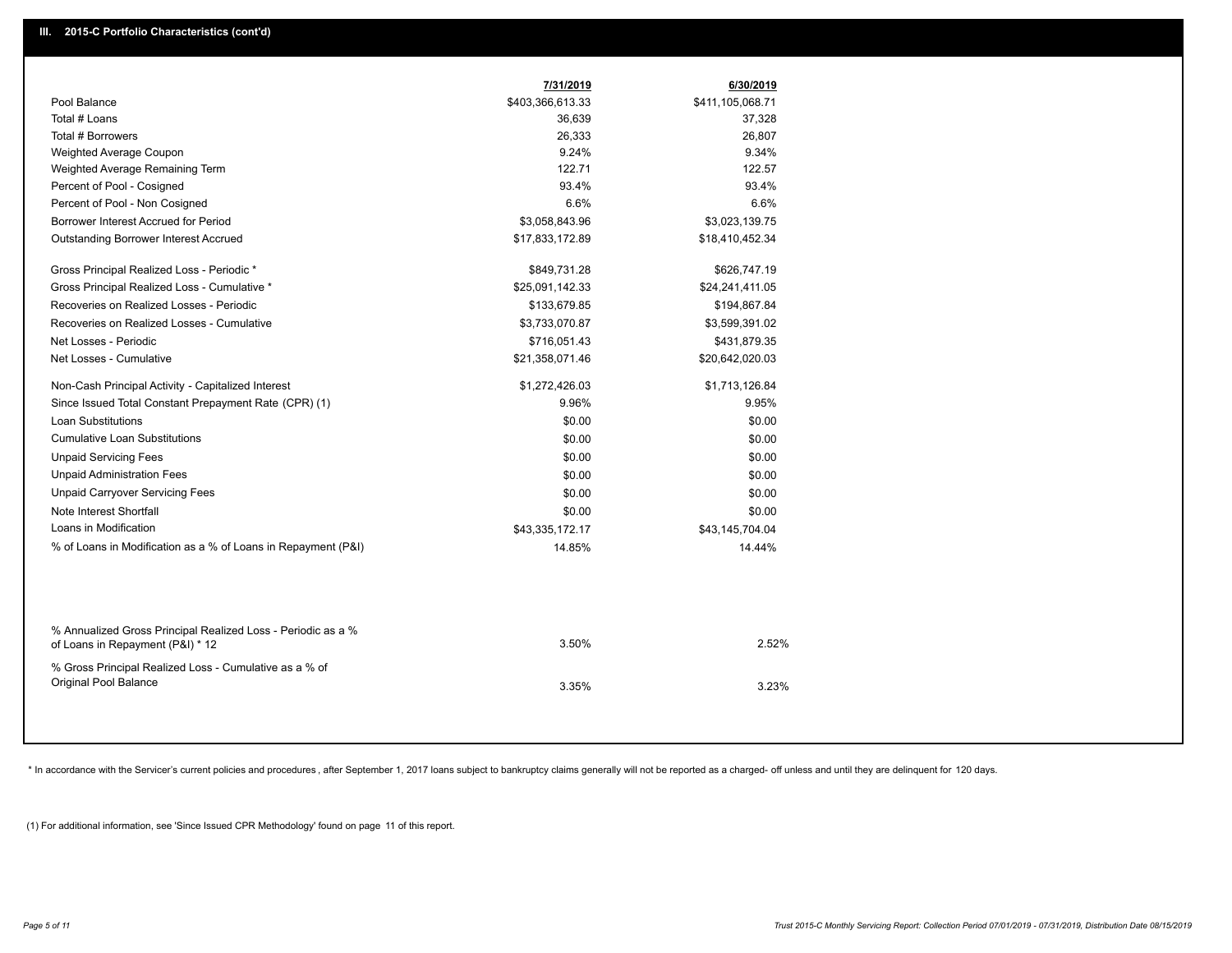#### **Loan Program**  A

|                                    | Weighted<br><b>Average Coupon</b> | # LOANS | <b>\$ AMOUNT</b> | $%$ *    |
|------------------------------------|-----------------------------------|---------|------------------|----------|
| - Smart Option Interest-Only Loans | 8.67%                             | 7,686   | \$57,430,145.87  | 14.238%  |
| - Smart Option Fixed Pay Loans     | 9.15%                             | 9,586   | \$125,669,532.11 | 31.155%  |
| - Smart Option Deferred Loans      | 9.30%                             | 19.367  | \$220,266,935.35 | 54.607%  |
| - Other Loan Programs              | $0.00\%$                          | 0       | \$0.00           | 0.000%   |
| <b>Total</b>                       | 9.17%                             | 36,639  | \$403,366,613.33 | 100.000% |

\* Percentages may not total 100% due to rounding

B

C

**Index Type**

|                       | Weighted<br><b>Average Coupon</b> | # LOANS | \$ AMOUNT        | $%$ *     |
|-----------------------|-----------------------------------|---------|------------------|-----------|
| - Fixed Rate Loans    | 7.12%                             | 8,846   | \$116,905,584.72 | 28.982%   |
| - LIBOR Indexed Loans | 10.00%                            | 27,793  | \$286,461,028.61 | 71.018%   |
| - Other Index Rates   | $0.00\%$                          | 0       | \$0.00           | $0.000\%$ |
| <b>Total</b>          | 9.17%                             | 36,639  | \$403,366,613.33 | 100.000%  |

\* Percentages may not total 100% due to rounding

# **Weighted Average Recent FICO**

|                      |        |                  | $%$ *     |
|----------------------|--------|------------------|-----------|
| $0 - 639$            | 3,099  | \$35,651,279.21  | 8.838%    |
| 640 - 669            | 2,419  | \$26,951,009.14  | 6.682%    |
| 670 - 699            | 3,986  | \$45,215,814.41  | 11.210%   |
| 700 - 739            | 7,544  | \$84,935,068.74  | 21.057%   |
| $740 +$              | 19,589 | \$210,605,298.57 | 52.212%   |
| $N/A$ <sub>(1)</sub> | 2      | \$8,143.26       | $0.002\%$ |
| <b>Total</b>         | 36,639 | \$403,366,613.33 | 100.000%  |

WAC reflects WAC3

To conform with company standard reporting these sections now include Princial and Interest Accrued to Capitalize .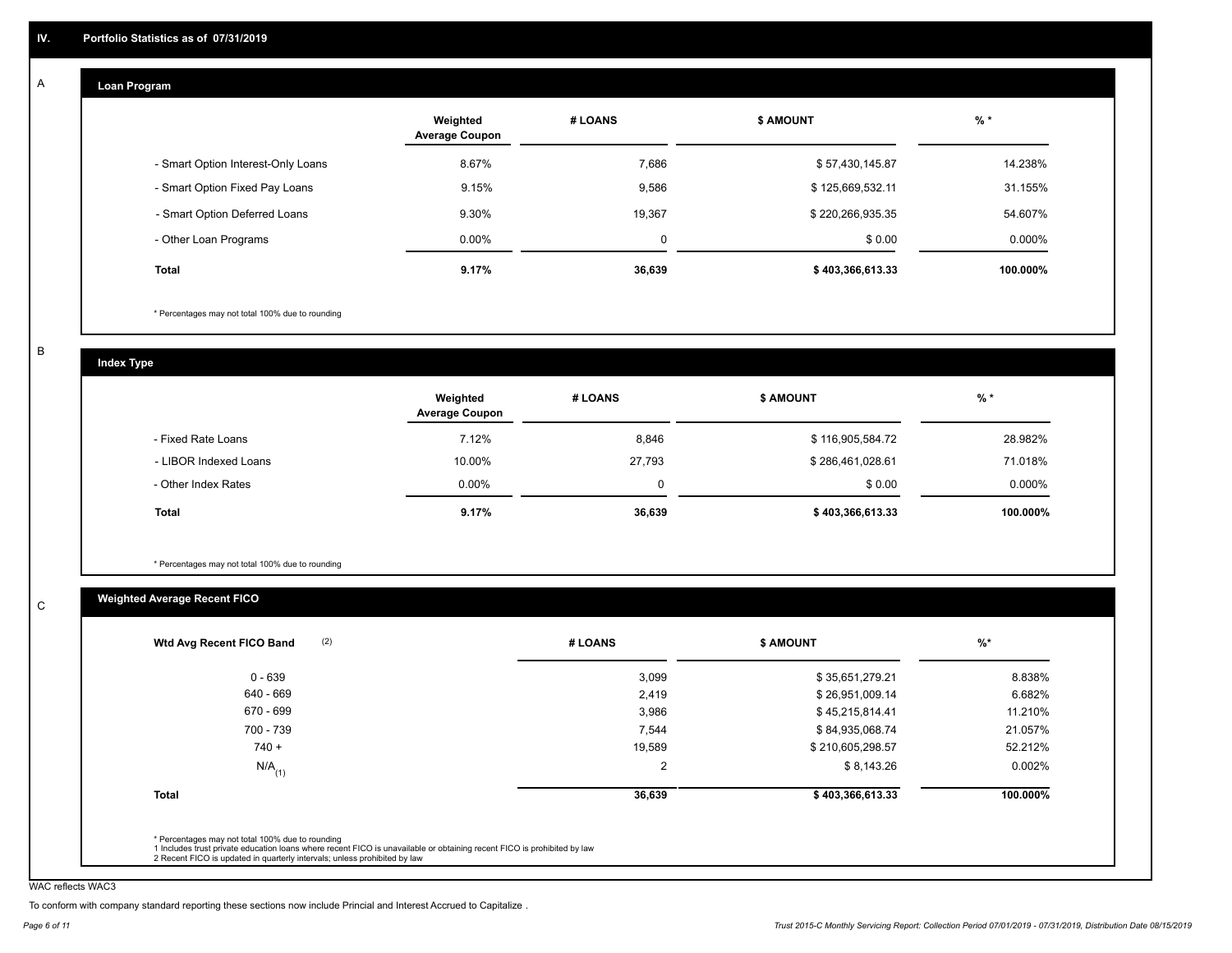| V. |       | 2015-C Reserve Account and Principal Distribution Calculations                             |                  |  |
|----|-------|--------------------------------------------------------------------------------------------|------------------|--|
| А. |       | <b>Reserve Account</b>                                                                     |                  |  |
|    |       | Specified Reserve Account Balance                                                          | \$1,884,455.00   |  |
|    |       | Actual Reserve Account Balance                                                             | \$1,884,455.00   |  |
| В. |       | <b>Principal Distribution Amount</b>                                                       |                  |  |
|    | i.    | Class A Notes Outstanding                                                                  | \$217,773,548.10 |  |
|    | ii.   | Pool Balance                                                                               | \$403,366,613.33 |  |
|    | iii.  | First Priority Principal Distribution Amount (i - ii)                                      | \$0.00           |  |
|    | iv.   | Class A and B Notes Outstanding                                                            | \$287,773,548.10 |  |
|    | v.    | First Priority Principal Distribution Amount                                               | \$0.00           |  |
|    | vi.   | Pool Balance                                                                               | \$403,366,613.33 |  |
|    | vii.  | Specified Overcollateralization Amount                                                     | \$121,009,984.00 |  |
|    | viii. | Available Funds (after payment of waterfall items A through H)                             | \$8,676,374.05   |  |
|    | ix.   | <b>Class C Notes Outstanding</b>                                                           | \$50,000,000.00  |  |
|    | x.    | Regular Principal Distribution Amount (if (iv > 0, (iv - v) - (vi - vii), min(viii, ix))   | \$5,416,918.77   |  |
|    |       |                                                                                            |                  |  |
|    | xi.   | Pool Balance                                                                               | \$403,366,613.33 |  |
|    | xii.  | 10% of Initial Pool Balance                                                                | \$74,963,981.87  |  |
|    | xiii. | First Priority Principal Distribution Amount                                               | \$0.00           |  |
|    | XIV.  | Regular Principal Distribution Amount                                                      | \$5,416,918.77   |  |
|    | XV.   | Available Funds (after payment of waterfall items A through J)                             | \$3,259,455.28   |  |
|    |       | xvi. Additional Principal Distribution Amount (if(ix $\lt$ = x, min(xv, xi - xiii - xiv))) | \$0.00           |  |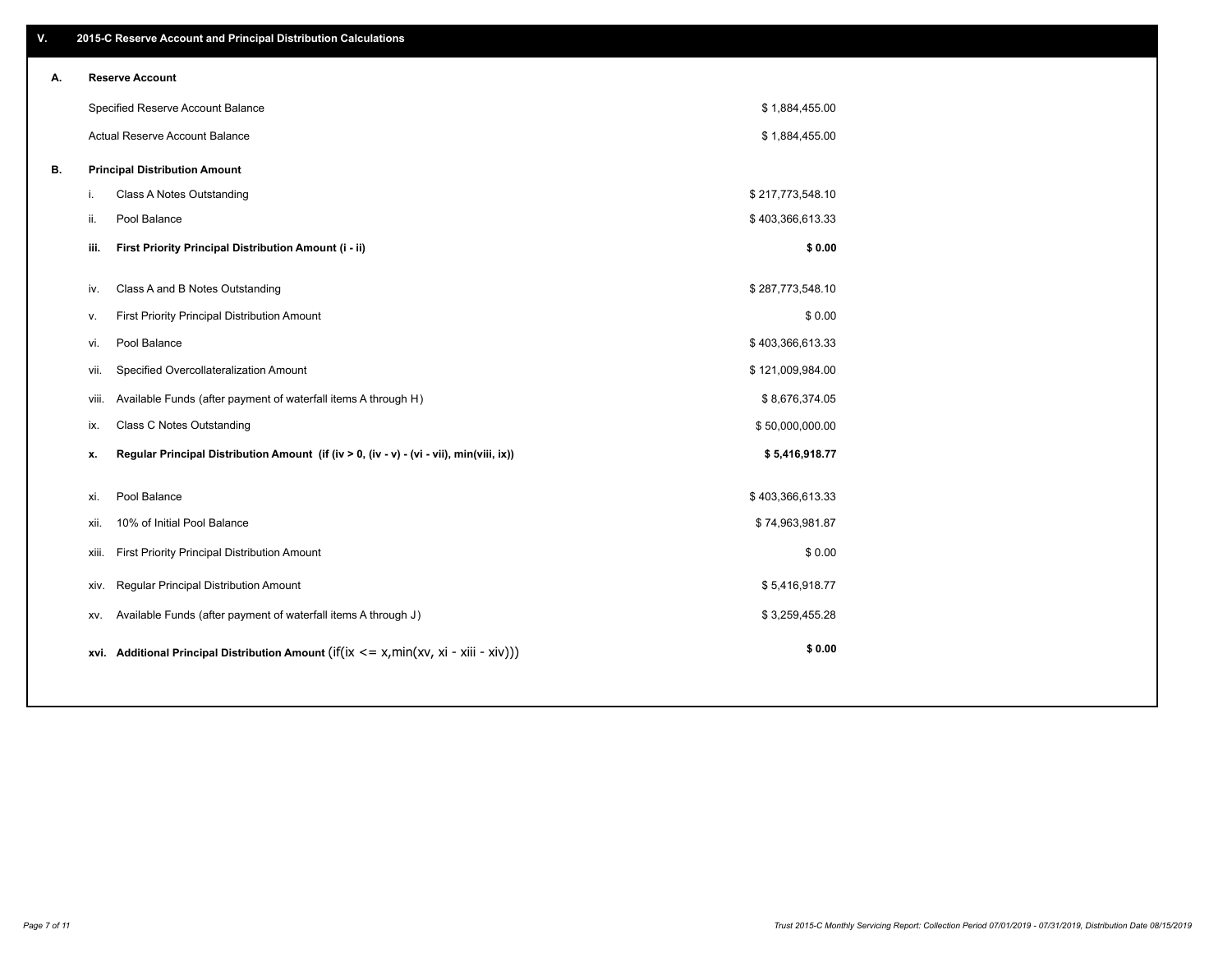|    |                                                         | Paid           | <b>Funds Balance</b> |
|----|---------------------------------------------------------|----------------|----------------------|
|    | <b>Total Available Funds</b>                            |                | \$9,986,837.76       |
| Α  | <b>Trustee Fees</b>                                     | \$0.00         | \$9,986,837.76       |
| В  | <b>Servicing Fees</b>                                   | \$264,582.66   | \$9,722,255.10       |
| C  | i. Administration Fees                                  | \$8,333.00     | \$9,713,922.10       |
|    | ii. Unreimbursed Administrator Advances plus any Unpaid | \$0.00         | \$9,713,922.10       |
| D  | Class A Noteholders Interest Distribution Amount        | \$645,881.38   | \$9,068,040.72       |
| Е  | First Priority Principal Payment                        | \$0.00         | \$9,068,040.72       |
| F. | Class B Noteholders Interest Distribution Amount        | \$204,166.67   | \$8,863,874.05       |
| G  | Class C Noteholders Interest Distribution Amount        | \$187,500.00   | \$8,676,374.05       |
| H  | Reinstatement Reserve Account                           | \$0.00         | \$8,676,374.05       |
|    | Regular Principal Distribution                          | \$5,416,918.77 | \$3,259,455.28       |
| J  | <b>Carryover Servicing Fees</b>                         | \$0.00         | \$3,259,455.28       |
| Κ  | Additional Principal Distribution Amount                | \$0.00         | \$3,259,455.28       |
| L  | Unpaid Expenses of Trustee                              | \$0.00         | \$3,259,455.28       |
| м  | Unpaid Expenses of Administrator                        | \$0.00         | \$3,259,455.28       |
| N  | Remaining Funds to the Residual Certificateholders      | \$3,259,455.28 | \$0.00               |

#### **Waterfall Conditions**

|      | Pool Balance                                                                       | \$403,366,613.33 |  |
|------|------------------------------------------------------------------------------------|------------------|--|
| ii.  | Class A and B Notes Outstanding                                                    | \$287,773,548.10 |  |
| iii. | Class C Noteholders' Interest Distribution Ratio (i / ii)                          | 140.17%          |  |
| iv.  | Minimum Ratio                                                                      | 110.00%          |  |
| ν.   | Is the Class C Noteholders' Interest Distribution Condition Satisfied (iii $>$ iv) |                  |  |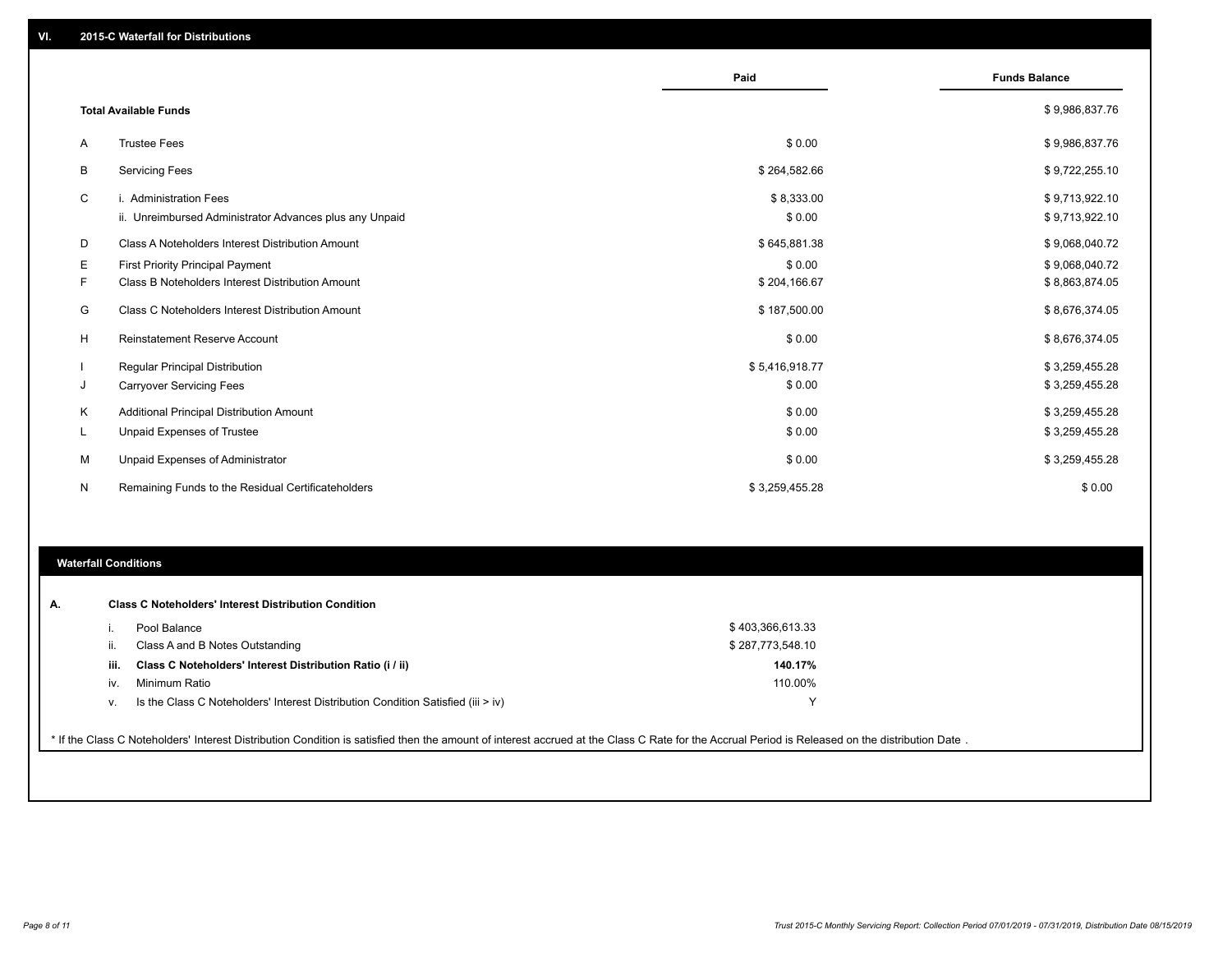## **VII. 2015-C Distributions**

| <b>Distribution Amounts</b>                                |                         |                         |                         |
|------------------------------------------------------------|-------------------------|-------------------------|-------------------------|
|                                                            | A <sub>2</sub> A        | A <sub>2</sub> B        | A <sub>3</sub>          |
| Cusip/Isin                                                 | 78448RAB2               | 78448RAC0               | 78448RAD8               |
| <b>Beginning Balance</b>                                   | \$96,267,506.38         | \$46,506,041.72         | \$75,000,000.00         |
| Index                                                      | <b>FIXED</b>            | <b>LIBOR</b>            | <b>LIBOR</b>            |
| Spread/Fixed Rate                                          | 2.75%                   | 1.40%                   | 1.95%                   |
| Record Date (Days Prior to Distribution)                   | 1 NEW YORK BUSINESS DAY | 1 NEW YORK BUSINESS DAY | 1 NEW YORK BUSINESS DAY |
| <b>Accrual Period Begin</b>                                | 7/15/2019               | 7/15/2019               | 7/15/2019               |
| <b>Accrual Period End</b>                                  | 8/15/2019               | 8/15/2019               | 8/15/2019               |
| Daycount Fraction                                          | 0.08333333              | 0.08611111              | 0.08611111              |
| Interest Rate*                                             | 2.75000%                | 3.72500%                | 4.27500%                |
| <b>Accrued Interest Factor</b>                             | 0.002291667             | 0.003207639             | 0.003681250             |
| <b>Current Interest Due</b>                                | \$220,613.04            | \$149,174.59            | \$276,093.75            |
| Interest Shortfall from Prior Period Plus Accrued Interest | $\mathsf{\$}$ -         | $\frac{1}{2}$           | $\frac{1}{2}$           |
| <b>Total Interest Due</b>                                  | \$220,613.04            | \$149,174.59            | \$276,093.75            |
| <b>Interest Paid</b>                                       | \$220,613.04            | \$149,174.59            | \$276,093.75            |
| Interest Shortfall                                         | $\mathsf{\$}$ -         | $\mathsf{\$}$ -         | $\mathsf{\$}$ -         |
| <b>Principal Paid</b>                                      | \$3,652,450.12          | \$1,764,468.65          | $\mathsf{\$}$ -         |
| <b>Ending Principal Balance</b>                            | \$92,615,056.26         | \$44,741,573.07         | \$75,000,000.00         |
| Paydown Factor                                             | 0.017644687             | 0.017644687             | 0.000000000             |
| <b>Ending Balance Factor</b>                               | 0.447415731             | 0.447415731             | 1.000000000             |

\* Pay rates for Current Distribution. For the interest rates applicable to the next distribution date, please see https://www.salliemae.com/about/investors/data/SMBabrate.txt.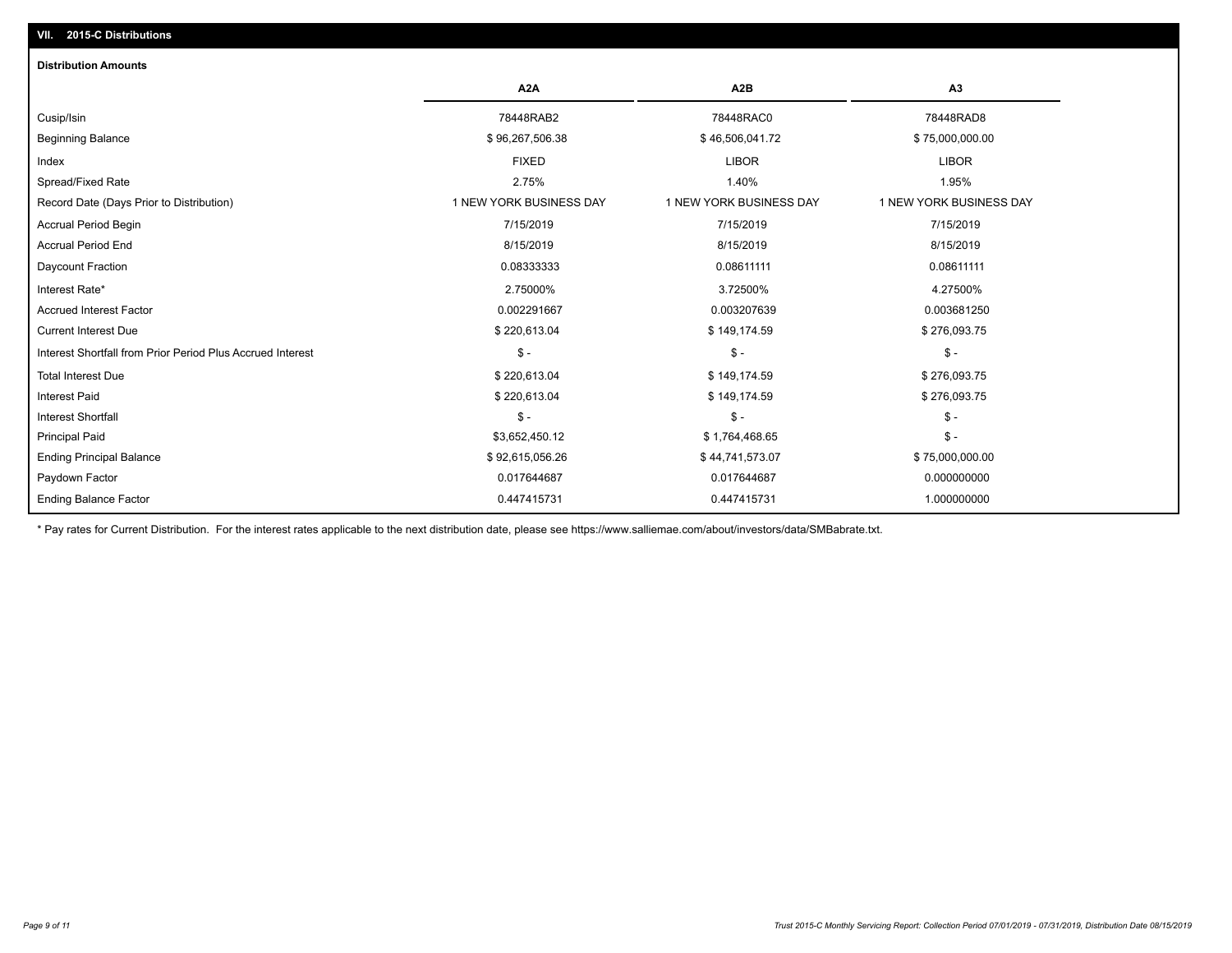| <b>Distribution Amounts</b>                                |                         |                         |
|------------------------------------------------------------|-------------------------|-------------------------|
|                                                            | в                       | С                       |
| Cusip/Isin                                                 | 78448RAE6               | 78448RAF3               |
| <b>Beginning Balance</b>                                   | \$70,000,000.00         | \$50,000,000.00         |
| Index                                                      | <b>FIXED</b>            | <b>FIXED</b>            |
| Spread/Fixed Rate                                          | 3.50%                   | 4.50%                   |
| Record Date (Days Prior to Distribution)                   | 1 NEW YORK BUSINESS DAY | 1 NEW YORK BUSINESS DAY |
| <b>Accrual Period Begin</b>                                | 7/15/2019               | 7/15/2019               |
| <b>Accrual Period End</b>                                  | 8/15/2019               | 8/15/2019               |
| Daycount Fraction                                          | 0.08333333              | 0.08333333              |
| Interest Rate*                                             | 3.50000%                | 4.50000%                |
| <b>Accrued Interest Factor</b>                             | 0.002916667             | 0.003750000             |
| <b>Current Interest Due</b>                                | \$204,166.67            | \$187,500.00            |
| Interest Shortfall from Prior Period Plus Accrued Interest | $\mathsf{\$}$ -         | $\frac{1}{2}$           |
| <b>Total Interest Due</b>                                  | \$204,166.67            | \$187,500.00            |
| <b>Interest Paid</b>                                       | \$204,166.67            | \$187,500.00            |
| <b>Interest Shortfall</b>                                  | $\mathsf{\$}$ -         | $\frac{1}{2}$           |
| <b>Principal Paid</b>                                      | $\mathbb{S}$ -          | $\mathsf{\$}$ -         |
| <b>Ending Principal Balance</b>                            | \$70,000,000.00         | \$50,000,000.00         |
| Paydown Factor                                             | 0.000000000             | 0.000000000             |
| <b>Ending Balance Factor</b>                               | 1.000000000             | 1.000000000             |

\* Pay rates for Current Distribution. For the interest rates applicable to the next distribution date, please see https://www.salliemae.com/about/investors/data/SMBabrate.txt.

**VII. 2015-C Distributions**